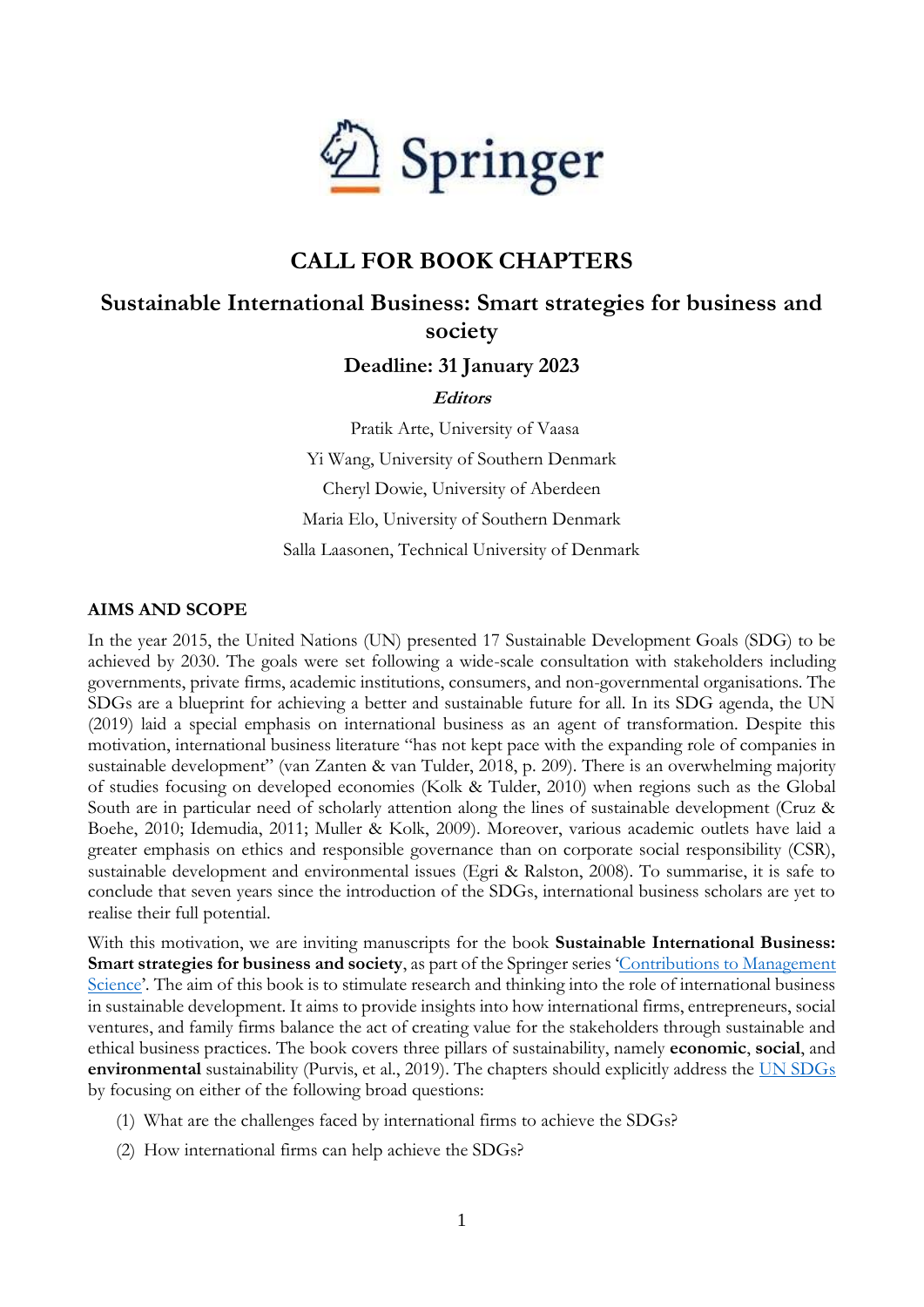We welcome manuscripts that are conceptual or theoretical papers, literature reviews, qualitative or quantitative studies, and case studies. We encourage a wide international representation that illustrates multi-layered sustainable business perspectives covering developing, emerging and developed country contexts as well as multiple directions of international business flows. Below is a non-exhaustive list of potential topics.

## **POTENTIAL TOPICS**

### **Economic sustainability**

- Corporate governance for sustainable development
- Digital transformation and sustainable international business
- International business, knowledge spillovers, and regional development
- Leveraging international business for economic development and poverty alleviation
- Resource exploitation by international firms
- Strategic philanthropy by international firms
- Value creation for stakeholders through international business

#### **Environmental sustainability**

- Global circular economy
- Revaloration strategies
- Transnational environmental policymaking frameworks
- Challenges and scope of environmental regulations in international markets
- Impact of international firms on environmental degradation
- Waste management and ethical consumption in international markets
- Environmental commitment and eco-innovation in international business

#### **Social sustainability**

- CSR and ethics in international business
- Supply chain certifications and watchdog organisations
- Gender and LGBTQ policies in management
- Social entrepreneurship within international firms
- Labour rights in overseas production
- Practices combatting human trafficking, work place abuse and modern slavery
- Sustainable corporate driven migration
- Equality, diversity, inclusivity practices in organisations

## **SUBMISSION GUIDELINES**

#### **Initial submission**

Manuscripts should be 8,000-12,000 words in length including figures, tables, and references. Please follow the Springer '[Manuscript preparation](https://www.springer.com/gp/authors-editors/book-authors-editors/your-publication-journey/manuscript-preparation)' guidelines for chapter contributions. We encourage authors to get their manuscripts language edited by a professional or a native English speaker. Manuscripts should be submitted by email to Dr. Pratik Arte [pratik.arte@uwasa.fi](mailto:pratik.arte@uwasa.fi) (CC [pratikarte@gmail.com\)](mailto:pratikarte@gmail.com) by **31 January 2023**.

## **REVIEW AND PUBLICATION PROCESS**

We will operate a double blind review process to ensure equity and fairness. The editors will assign a minimum of two anonymous reviewers for each manuscript. After undergoing a peer review process, the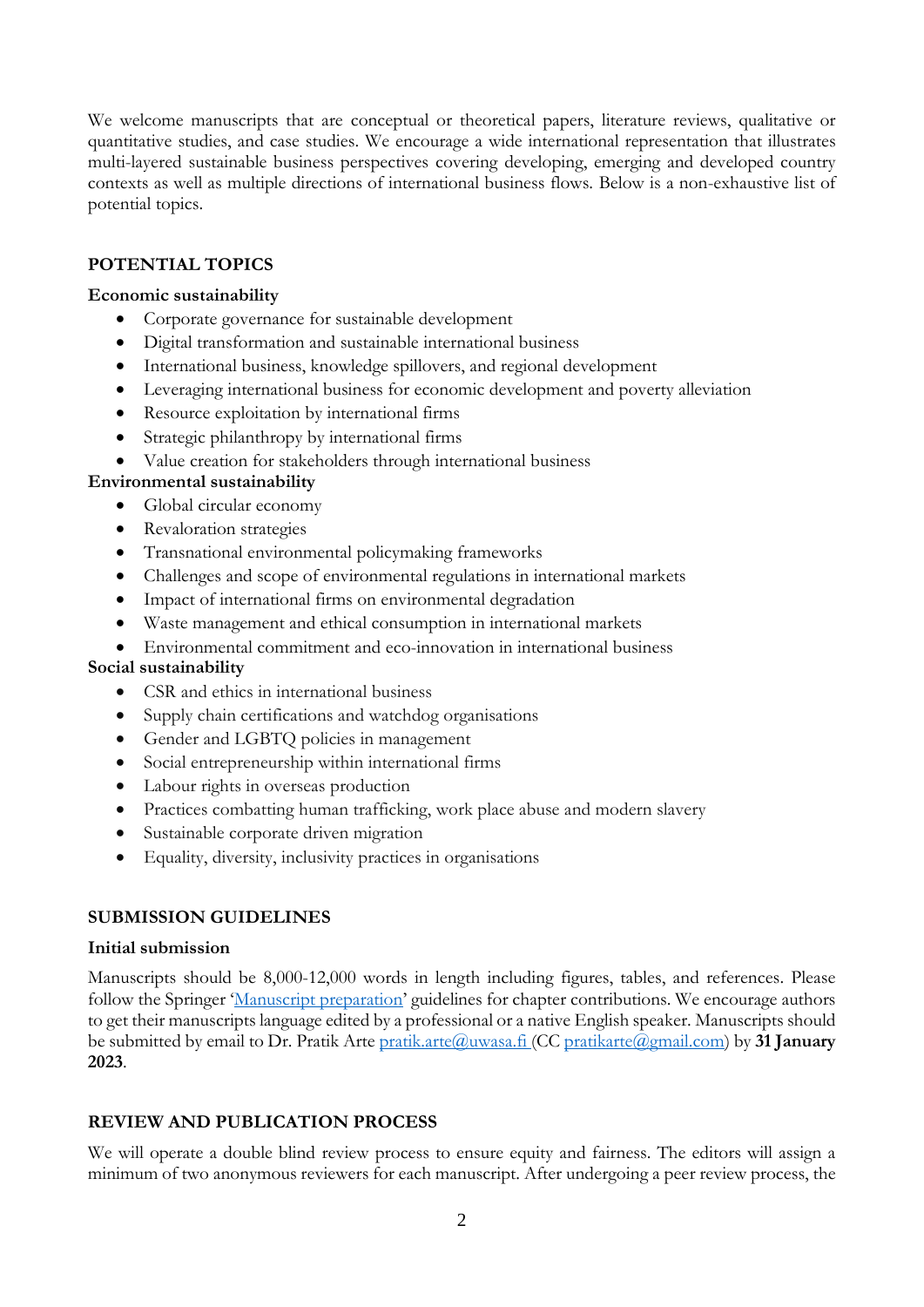editors will assess the scientific quality of the manuscript before sending it to the publisher. The publisher's decision is final. Further details on the book-series is available at: [https://www.springer.com/series/1505.](https://www.springer.com/series/1505)

#### **REFERENCES AND SUGGESTED READING**

- Aitken, B. J., & Harrison, A. E. (1999). Do domestic firms benefit from direct foreign investment? Evidence from Venezuela. *American Economic Review, 89*(3), 605-618.
- Bahoo, S., Alon, I., & Paltrinieri, A. (2020). Corruption in international business: A review and research agenda. *International Business Review, 29*(4), 101660.
- Bhagwati, J. (2007). Why Multinationals Help Reduce Poverty. *World Economy, 30*(2), 211-228.
- Bird, F., & Smucker, J. (2007). The social responsibilities of international business firms in developing areas. *Journal of Business Ethics, 73*(1), 1-9.
- Brennan, L., Binney, W., McCrohan, J., & Lancaster, N. (2011). Implementation of environmental sustainability in business: Suggestions for improvement. *Australasian Marketing Journal, 19*(1), 52-57.
- Chell, E., Nicolopoulou, K., & Karataş-Özkan, M. (2010). Social entrepreneurship and enterprise: International and innovation perspectives. *Entrepreneurship*  $\mathcal{Q}$  Regional Development, 22(6), 485-493.
- Cruz, L. B., & Boehe, D. M. (2010). How do leading retail MNCs leverage CSR globally? Insights from Brazil. *Journal of Business Ethics, 91*(2), 243-263.
- Davis, A., & Poole, J. (2020). Can multinational firms promote gender equality? The role of labour mobility. *Transnational Corporations, 27*(3), 157-181.
- Desa, G. (2012). Resource mobilization in international social entrepreneurship: Bricolage as a mechanism of institutional transformation. *Entrepreneurship Theory and Practice, 36*(4), 727-751.
- DiTomaso, N., Post, C., & Parks-Yancy, R. (2007). Workforce diversity and inequality: Power, status, and numbers. *Annual Review of Sociology, 33*, 473-501.
- Egri, C. P., & Ralston, D. A. (2008). Corporate responsibility: A review of international management research from 1998 to 2007. *Journal of International Management, 14*(4), 319-339.
- Elo, M., & Juntunen, A. (2021). Challenges for the Host Society: Human Trafficking, Slavery and Abuse in the Work Context. In P. Aerni, M. Stavridou, & I. Schluep (Eds.), *Transitioning to Decent Work and Economic Growth* (pp. 39-66). Basel, Switzerland: MDPI.
- Elo, M., & Kareila, T. (2014). Management of remanufacturing–strategic challenges from intellectual property rights. *International Journal of Manufacturing Technology and Management, 28*(4-6), 306-335.
- Elo, M., Aman, R., & Täube, F. (2020). Female migrants and brain waste–A conceptual challenge with societal implications. *International Migration*.
- Fortanier, F. (2007). Foreign direct investment and host country economic growth: Does the investor's country of origin play a role. *Transnational Corporations, 16*(2), 41-76.
- Hopkinson, P., Zils, M., Hawkins, P., & Roper, S. (2018). Managing a complex global circular economy business model: opportunities and challenges. *California Management Review, 60*(3), 71-94.
- Idemudia, U. (2011). Corporate social responsibility and developing countries: moving the critical CSR research agenda in Africa forward. *Progress in Development Studies, 11*(1), 1-18.
- Johnson, A. (2006). *The effects of FDI inflows on host country economic growth.* Stockholm, Sweden: CESIS Working Paper Series, Paper No. 58, Royal Institute of Technology, Sweden.
- Joshi, A., Neely, B., Emrich, C., Griffiths, D., & George, G. (2015). Gender research in AMJ: an overview of five decades of empirical research and calls to action: thematic issue on gender in management research. *Academy of Management Journal, 58*(5), 1459-1475.